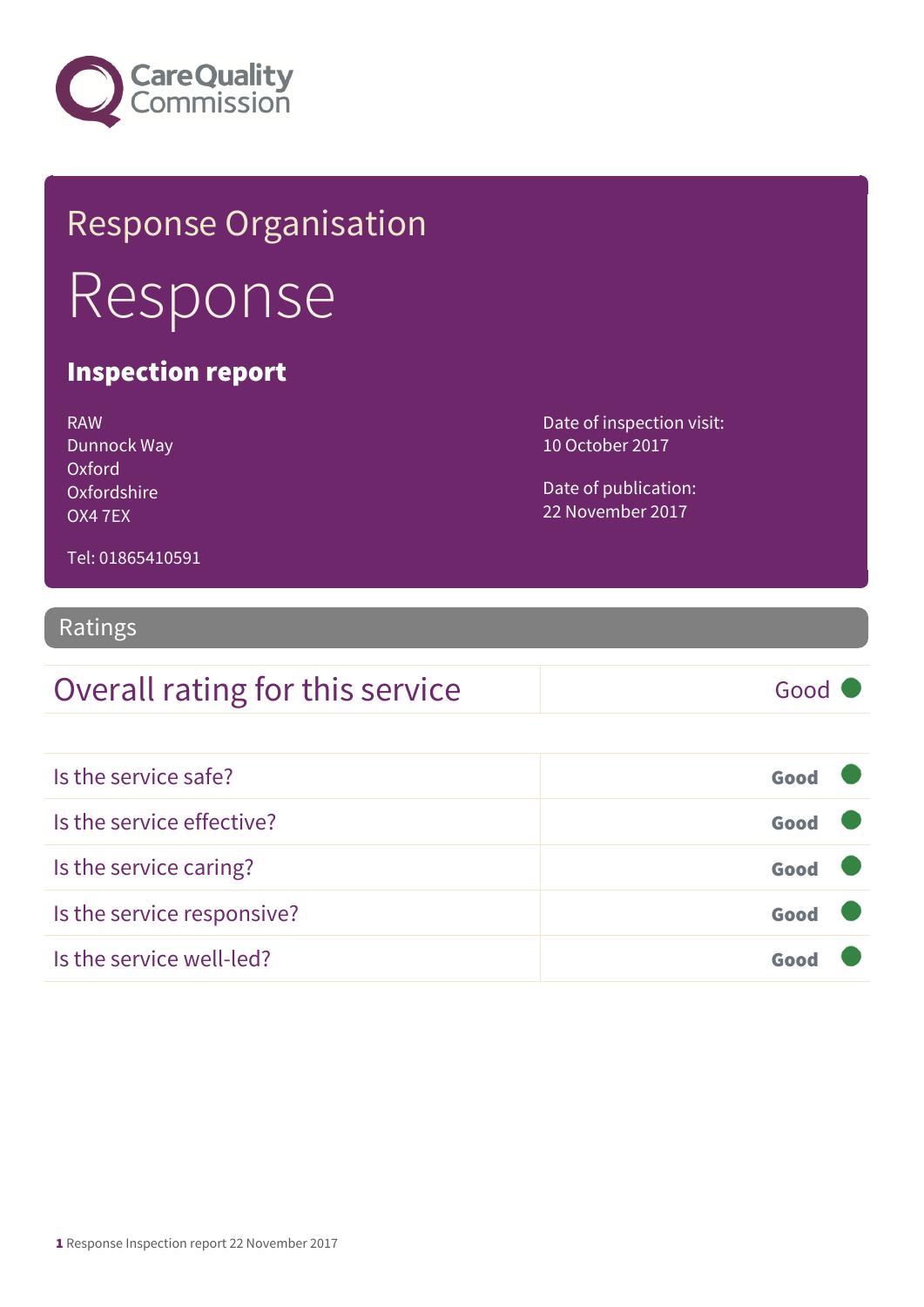#### Summary of findings

#### Overall summary

We undertook an announced inspection of Response (DCA) on 10 October 2017. We told the registered manager two days before our visit that we would be coming. Response provides personal care services to people who are living with, and recovering from, mental health issues. At the time of our inspection 42 people were receiving personal care from the service.

The service had a registered manager. A registered manager is a person who has registered with the Care Quality Commission to manage the service. Like registered providers, they are 'registered persons'. Registered persons have legal responsibility for meeting the requirements in the Health and Social Care Act 2008 and associated Regulations about how the service is run.

We found people, relatives and staff were at the heart of Response (DCA) quality assurance programme. The management team had a wide range of systems to ensure people received safe and good quality care.

Staff told us the home was highly organised and well-led. The provider and registered manager regularly completed multiple auditing systems and acted promptly to address any identified issues.

Staff spoke extremely positively about the support they received from the registered manager. Staff had access to effective supervision. There was a culture of mutual respect and shared values.

People told us they were safe. Staff understood their responsibilities to identify and report all concerns in relation to safeguarding people from abuse. Staff had completed safeguarding training. The service had robust recruitment procedures and conducted background checks to ensure staff were suitable for their role.

People received their medicines as prescribed. Records confirmed where people needed support with their medicines they were supported by staff that had been appropriately trained.

People were supported by staff who had the skills and training to carry out their roles and responsibilities. People benefitted from caring relationships with staff who had a caring approach to their work. People were supported by staff who had been trained in the MCA and applied it's principles in their work.

The service sought people's views and opinions. People and their relatives told us they were confident they would be listened to and action would be taken if they raised a concern.

People were supported to maintain good health. Various health professionals were involved in assessing, planning and evaluating people's care and treatment.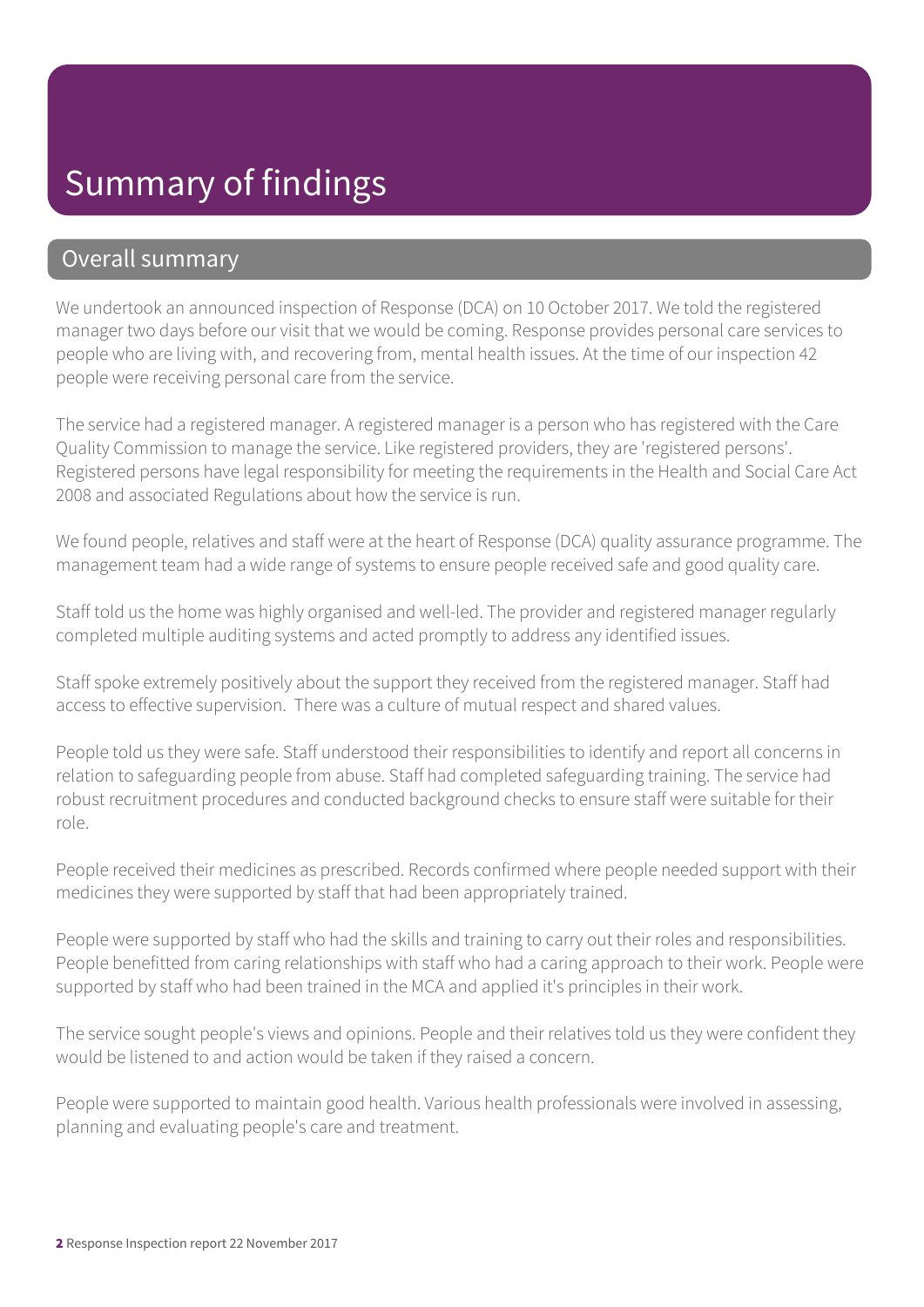#### The five questions we ask about services and what we found

We always ask the following five questions of services.

| Is the service safe?                                                                                                          | Good |
|-------------------------------------------------------------------------------------------------------------------------------|------|
| The service was safe. People told us they felt safe.                                                                          |      |
| Where people were identified as being at risk, assessments were<br>in place to manage the risk.                               |      |
| Staff understood their responsibilities to identify and report all<br>concerns in relation to safeguarding people from abuse. |      |
| People received their medicines as prescribed.                                                                                |      |
| Is the service effective?                                                                                                     | Good |
| The service was effective.                                                                                                    |      |
| People were supported by staff who had been trained in the MCA<br>and applied it's principles in their work.                  |      |
| Staff had the training, skills and support to meet people's needs.                                                            |      |
| The service worked with other health professionals to ensure<br>people's physical health needs were met.                      |      |
| Is the service caring?                                                                                                        | Good |
| The service was caring.                                                                                                       |      |
| Staff were kind and respectful and treated people with dignity<br>and respect.                                                |      |
| People benefited from caring relationships.                                                                                   |      |
| The staff were friendly, polite and compassionate about<br>providing support to people.                                       |      |
| Is the service responsive?                                                                                                    | Good |
| The service was responsive.                                                                                                   |      |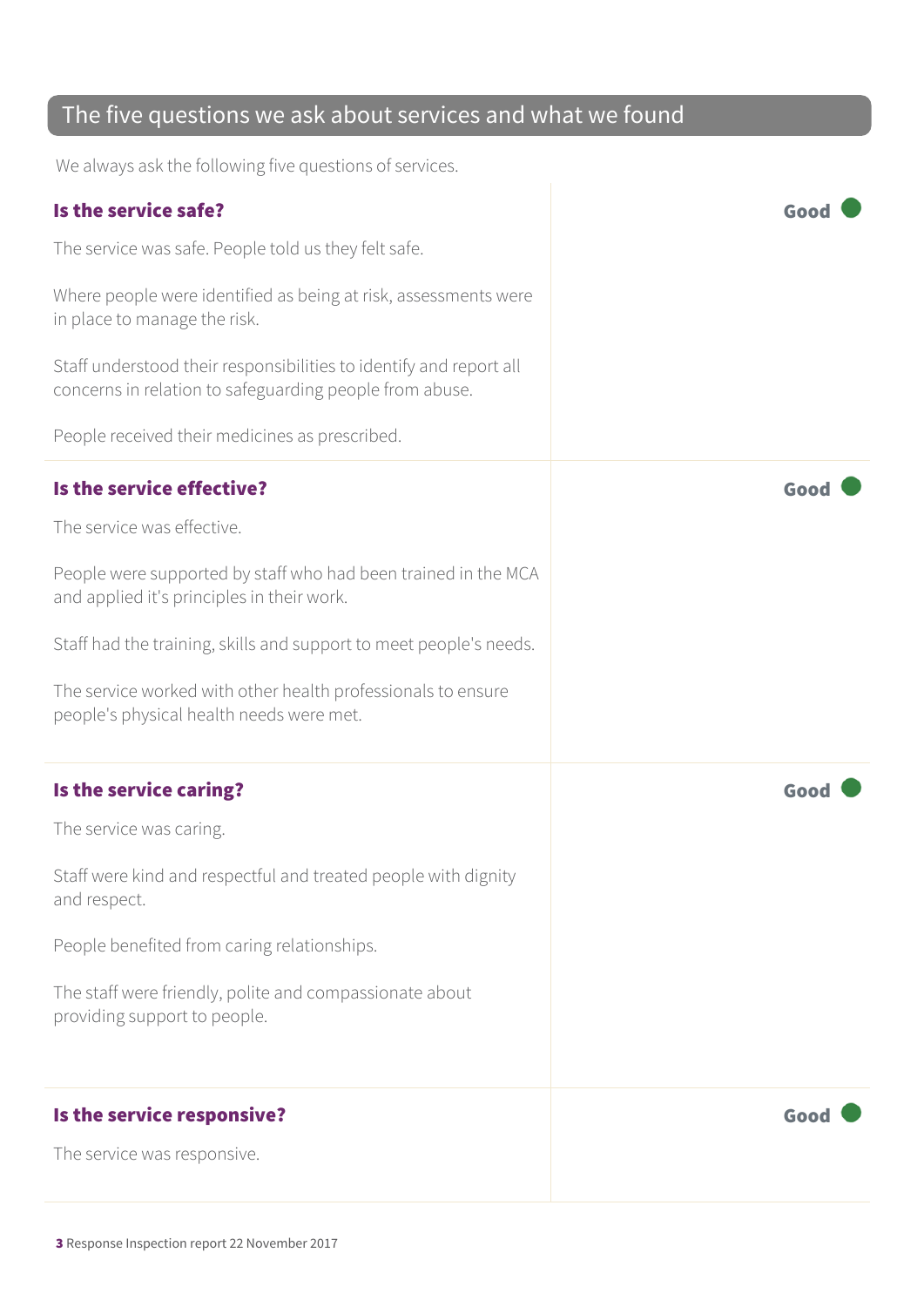| People's needs were assessed to ensure they received<br>personalised care.                               |      |
|----------------------------------------------------------------------------------------------------------|------|
| Staff understood people's needs and preferences.                                                         |      |
| The service was responsive to peoples changing needs.                                                    |      |
|                                                                                                          |      |
| Is the service well-led?                                                                                 | Good |
| The service was well-led.                                                                                |      |
| We found that people living with mental health were always at<br>the heart of the service.               |      |
| The management team had a wide range of systems to ensure<br>people received safe and good quality care. |      |
| There was a culture of mutual respect and shared values from<br>the leadership team and staff.           |      |
|                                                                                                          |      |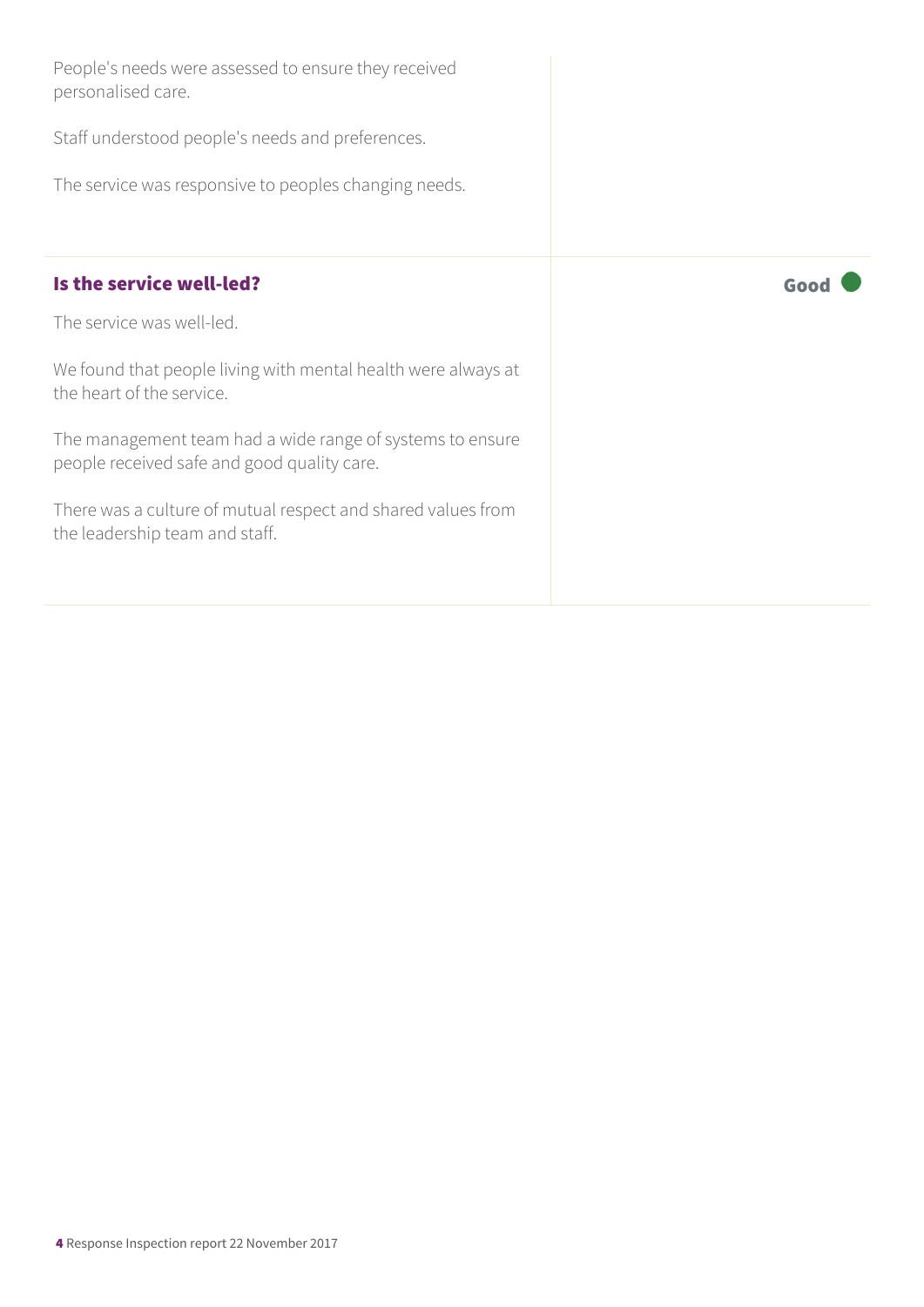

# Response

Detailed findings

## Background to this inspection

We carried out this inspection under Section 60 of the Health and Social Care Act 2008 as part of our regulatory functions. This inspection checked whether the provider was meeting the legal requirements and regulations associated with the Health and Social Care Act 2008, to look at the overall quality of the service, and to provide a rating for the service under the Care Act 2014.

Response (DCA) was formally known as A G Palmer House. When we last inspected A G Palmer house in December 2015 and we identified a number of failings. As a result the service was rated as requires improvement. There was a change in the service name and address in August 2016 and the service became Response (DCA). There had been no change to the director. However, changes were made to the leadership team. This included a new registered manager and operations manager.

This inspection took place on 10 October 2017 and was an announced inspection. We told the registered manager two days before our visit that we would be coming. We did this because the manager is sometimes out of the office supporting staff or visiting people who use the service. We needed to be sure that someone would be in. This inspection was conducted by one inspector.

Before the inspection, the provider completed a Provider Information Return (PIR). This is a form that asks the provider to give some key information about the service, what the service does well and improvements they plan to make. We looked at previous inspection reports and notifications received from the provider. A notification is information about important events which the provider is required to tell us about by law. This ensured we were addressing any areas of concern.

We spoke with six people, three relatives, six care staff, one operations manager, the director of service delivery, the deputy manager and the registered manager. We looked at six people's care records, six staff files and medicine administration records. We also looked at a range of records relating to the management of the service.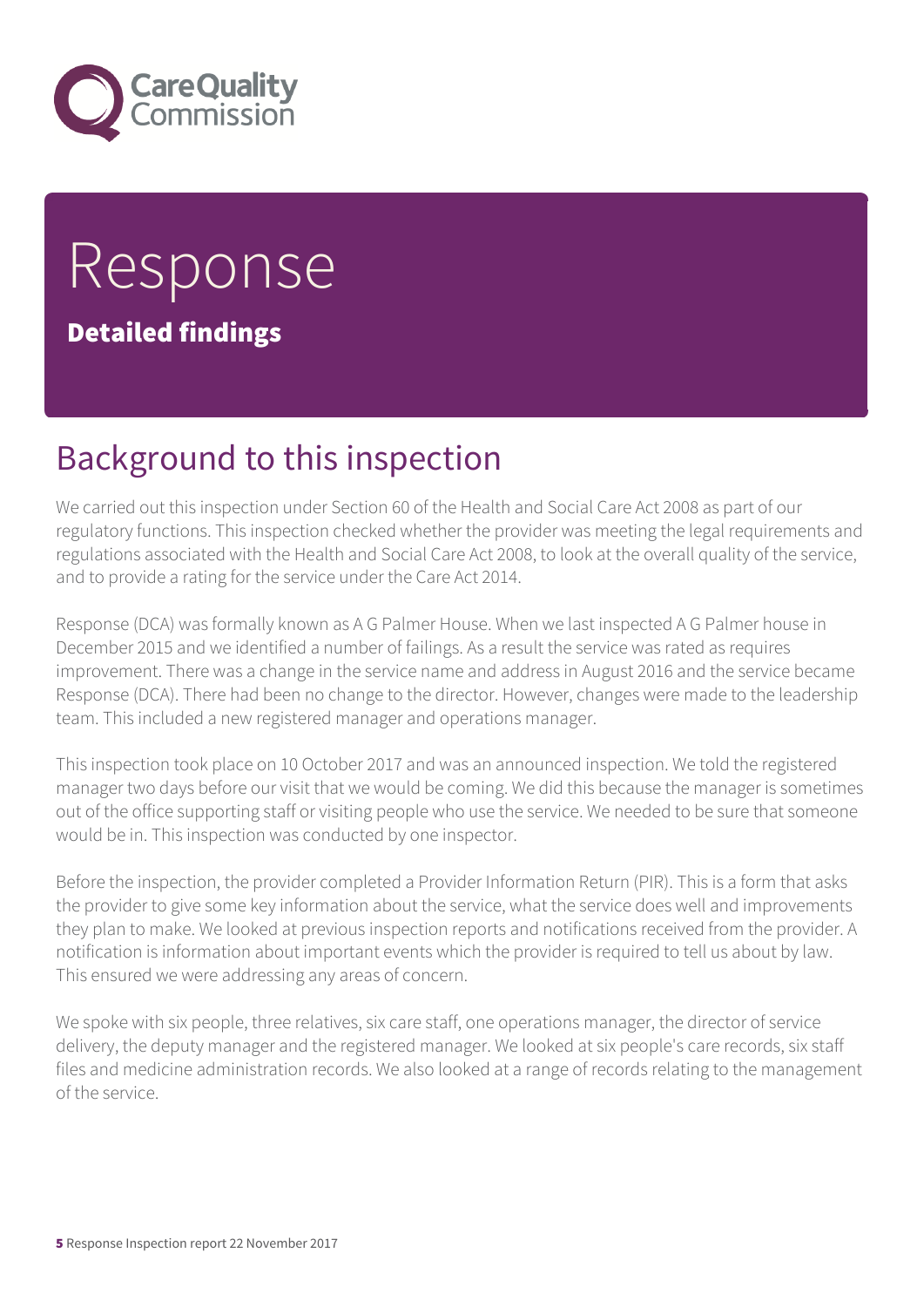## Our findings

People told us they felt safe. One person told us, "Yeah I feel safe". Another person said, "I would tell the staff if I didn't feel safe". A relative we spoke with told us; "I have no concerns. I know [person] is safe, when the girls are here". One person we spoke with told us that they had a list of contact numbers next to their phone for people to call if they did not feel safe.

Staff were aware of types and signs of possible abuse. Staff had completed safeguarding training and understood their responsibilities to identify and report all concerns in relation to safeguarding people from abuse. Staff we spoke with told us that if they had any concerns then they would report them to the registered manager. One member of staff told us, "I would report my concerns directly to my manager and follow this up by submitting a safeguarding report. We always get feedback on any concerns we have raised". Another staff member said, "I would go straight to my manager or use the on call system".

Staff were also aware they could report externally if needed. One staff member said, "I would consider alerting outside agencies like the police, you guys (Care Quality Commission) or social services". Another staff member said, "I would come to you (CQC) or the safeguarding team".

People's care plans contained risk assessments which included risks associated with moving and handling, pressure damage, falls, medication and environmental risks. Where risks were identified plans were in place to identify how risks would be managed. For example, one person was at risk of pressure damage. The person's care record gave guidance for staff to carry out frequent observations and report any changes of the person's skin viability to healthcare professionals. The person's care records also contained guidance for staff to encourage the person to have 'adequate fluid intake'. Staff and the person's daily records confirmed that staff followed this guidance.

One person required a catheter. The person's care record gave guidance for staff to identify potential issues associated with the catheter by carrying out frequent observations. The person's care records also gave guidance on which healthcare professionals they should report concerns directly to. Staff we spoke with demonstrated that they had good knowledge about this person's catheter care and followed the guidance.

Accidents and incidents were recorded and investigated. The manager used information from the investigations to improve the service. For example, following a number of incidents that involved the condition of a person's accommodation who smoked. The service took action by updating the risk assessments to include evacuation procedures. The registered manager also recorded the incidents by taking photographs which were then shared with the housing project where the person was living. The impact of this was that the number of incidents reduced and the person and staff had a contingency plan in the event of an untoward incident.

Staffing rotas confirmed, there were enough staff to meet people's needs. People told us there were enough staff to meet people's needs. Comments included; "There seems to be enough staff", "They arrive on time" and "They come all the time". A staff member we spoke with told us, "I feel we have enough staff and we fill in any gaps when needed. We are a good team". Another member of staff told us, "I never feel under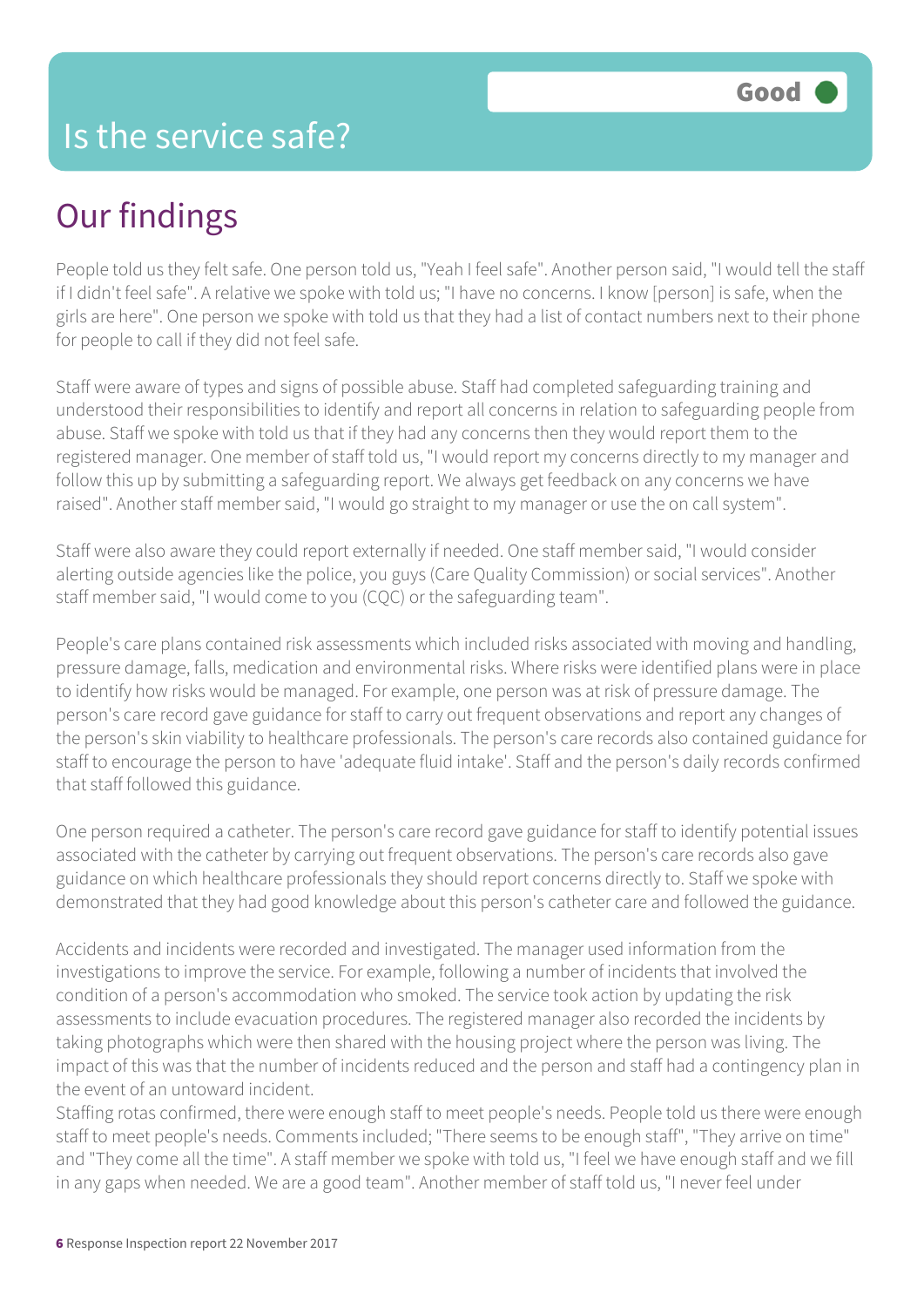pressure as far as I am concerned staffing is good".

The service had an electronic telephone monitoring system to manage care visits. The system logged staff in and out of people's homes and alerts the service if staff were late. The registered manager told us and records confirmed that the service regularly monitored its visits. Records confirmed that there had been no missed visits.

Records relating to the recruitment of new staff showed relevant checks had been completed before staff worked unsupervised in people's homes. These included employment references and Disclosure and Barring Service (DBS) checks. These checks identified if prospective staff were of good character and were suitable for their role. One new member of staff told us, "I couldn't do anything, I couldn't even shadow other staff until my DBS came back and they were satisfied with it".

Where people needed support with taking their medicines we saw that medicine records were accurately maintained and up to date. Records confirmed staff who assisted people with their medicines had been appropriately trained and their competency had been regularly checked. One person we spoke with told us, "They help me with my meds each morning". Another person said, "They always give me my medication".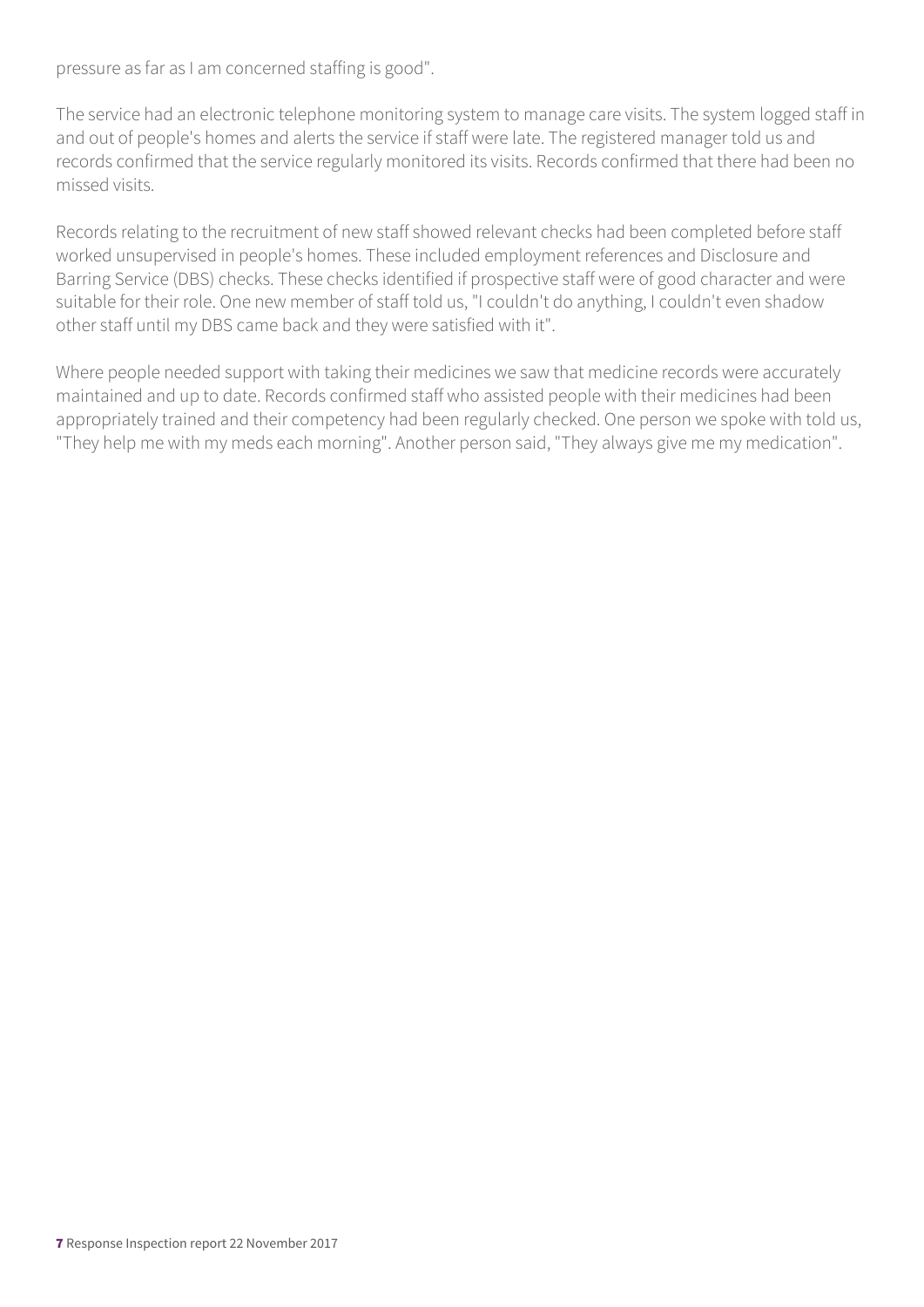#### Is the service effective?

## Our findings

People we spoke with told us staff were knowledgeable about their needs and supported them in line with their support plans. One person told us. "They are cheerful and they know what I need". Another person told us, "They know how to assist me properly with my shower". A relative said, "They know mums needs very well".

People were supported by staff who had the skills and knowledge to carry out their roles and responsibilities. Staff completed training which included; medication, safeguarding, moving and handling, challenging behaviour, professional boundaries, autism, dignity and respect, nutrition and hydration and the Mental Capacity Act.

Staff told us that the training supported them in their roles. Comments included; "The training is really interesting", "I really enjoy the training options that response has to offer", "We are always getting emails offering us different types of training", "The autism training was really good" and "I think the training is good".

Staff told us and records confirmed that staff had access to further training and development opportunities. For example, staff had access to national qualifications in care. One staff member we spoke with told us, "I have been offered an NVQ". Another staff member said, "I am half way through my NVQ, I'm loving it".

Newly appointed care staff went through an induction period which was matched to a national certificate in care. This included training for their role, shadowing an experienced member of staff and having their competencies assessed prior to working independently with people. One staff member told us, "I had five days care training and then I was required to shadow another member of staff for two weeks. I found it really informative". Another staff member said, "The induction is good".

The Care Quality Commission (CQC) is required by law to monitor the application of the Mental Capacity Act 2005 (MCA) and to report our findings. The MCA provides a legal framework for making particular decisions on behalf of people who may lack the mental capacity to do so for themselves. The Act requires that as far as possible people make their own decisions and are helped to do so when needed. When they lack capacity to make particular decisions, any made on their behalf must be in their best interests and as least restrictive as possible.

The registered manager was knowledgeable about how to ensure the rights of people who lacked capacity were protected. They told us, "Any decisions made need to be the least restrictive and in the person's best interests". People were supported by staff who had been trained in the MCA and applied it's principles in their work. All staff we spoke with had a good understanding of the Act. One staff member we spoke with told us, "Everyone is deemed to have capacity until proven otherwise" and "If I had any concerns about a person's capacity then I would report my concerns to my manager". Another staff member said, "We must always assume capacity. We must respect people's choices and recognise that it's O.K. to make unwise decisions. Any decisions made for someone must be in the person's best interests and be the least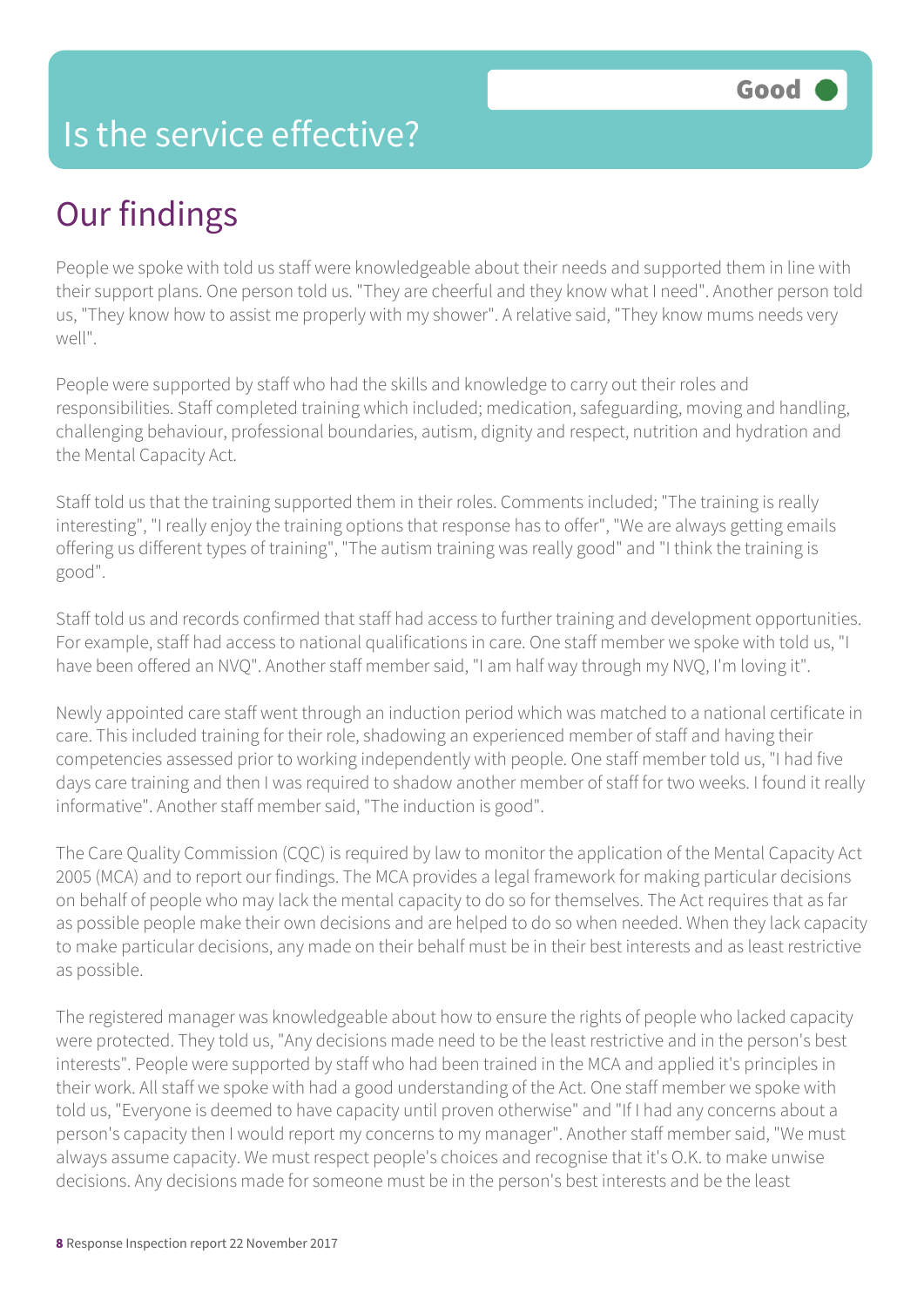restrictive option".

Staff told us, and records confirmed they had effective support. Staff received regular supervisions. A supervision is a one to one meeting with their line manager. Supervisions were scheduled throughout the year. Staff were able to raise issues and make suggestions at supervision meetings. One staff member told us, "We discuss concerns, training and support and any weak spots we may have. I feel really supported by the management team". Another staff member said, "They are on top of things when it comes to supervision. They always fit it into your schedule. We discuss any safeguarding concerns, we discuss my confidence levels especially around MCA and any areas where I may need support".

Staff were also supported through spot checks to check their work practice. The registered manager and senior staff observed staff whilst they were supporting people. Observations were recorded and fedback to staff to allow them to learn and improve their practice. Observations were also discussed at staff supervisions. One staff member told us, "We get regular spot checks. They are nerve racking at first, but you get use to them. If there are any concerns then these are addressed with you immediately but never in front of the client. We always get feedback afterwards".

Most people did not need support with eating and drinking. However, some people needed support with preparing meals and these needs were met. People who did need support told us they received appropriate support. One person we spoke with told us, "They are good at helping me with my meals" and "They encourage me to drink and things". Another person said, "Staff encourage me to get up and have breakfast".

People were supported to maintain good health. Various professionals were involved in assessing, planning and evaluating people's care and treatment. These included people's GPs, district nurses and professionals from the AMHT (Adult Mental Health Team) Details of referrals to healthcare professionals and any advice or guidance they provided was recorded in people's care records.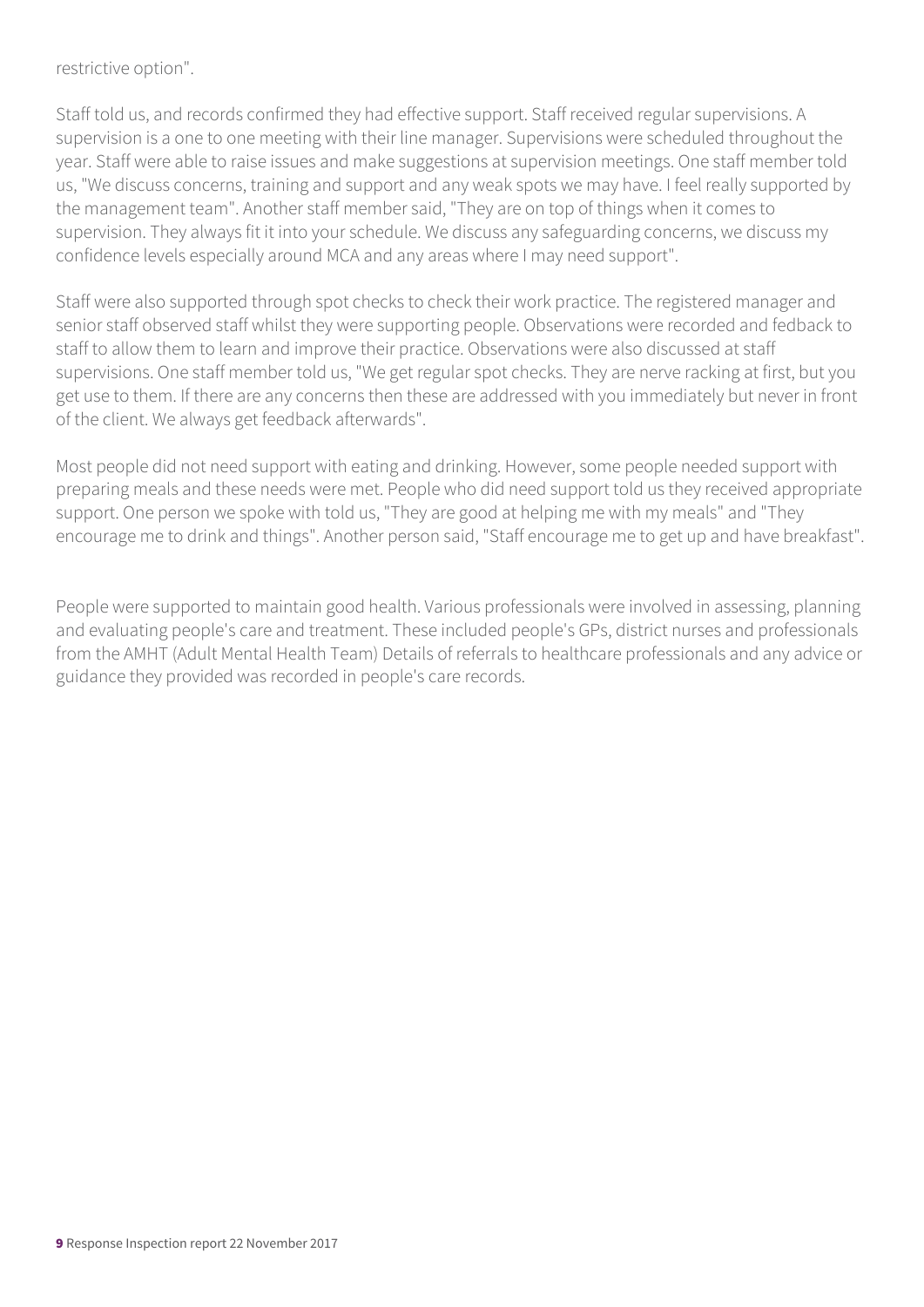### Our findings

People were complimentary about the staff and told us staff were caring. People's comments included; "The staff are alright and nice", "They have a laugh with me", "I always have a laugh with them", "All the staff are pretty good", "I haven't got a lot left in me, but when they are here I feel appreciated" and "My carer helps me a lot. She gives me confidence and encourages new skills". A relative we spoke with told us, "They deliver a standard of care that others would find impossible to achieve. They are truly wonderful". People told us staff were friendly, polite and respectful when providing support. One person told us, "They are cheerful and polite with me".

People told us they were treated with dignity and respect. Comments included; "They give me privacy", "When I have a shower they put a towel on me. They put a towel on the floor as well so I don't slip", "They always sit in another room when I am in the shower" and "They always shut the doors (during personal care)". A relative told us, "They are absolutely brilliant when it comes to dignity and respect"

We asked staff how they promoted people's dignity and respect. Staff comments included; "We close curtains and ensure people have privacy by closing doors", "If we are supporting someone in the bath or the shower then we use a towel to make sure they are covered up when we are helping them to get dry", "If relatives are present then we ask them to leave", "We keep dignity intact by covering people with a modesty towel" and "We treat people as we would want to be treated".

Staff we spoke with told us the importance of informing people of what was going to happen during care. One staff member told us, "It's really important to let people know what's happening. With our clients it's also important that there are no surprise sudden movements when you are supporting them. People need to know what's happening, why it's happening and when it's happening". Another staff member said, "It prepares people for what's going to happen. If you don't inform people and let them know what's happening then they could hit out. It keeps them safe and us safe".

People told us they felt involved in their care. One person told us; "I get asked questions (about my care), they are useful". Another person said, "I have a care plan and I do (feel involved)".

Staff we spoke with told us how they supported people to do as much as they could for themselves and recognised the importance of promoting people's independence. One staff member told us, "We encourage our clients to do as much as they can for themselves, it's about working with people". Another staff member said, "If someone can do something for themselves that we should always encourage them to do it, it keeps people going and feeling involved in their care". Another staff member said, "Independence promotes selfesteem and self-respect".

People's care plans guided staff on promoting independence. For example, peoples care records gave guidance for staff on supporting people to be independent during personal care tasks that matched their individual wishes and needs. Staff were aware of this guidance and told us they followed it. One person we spoke with told us, "I like to have a walk into town by myself and staff encourage me to do this".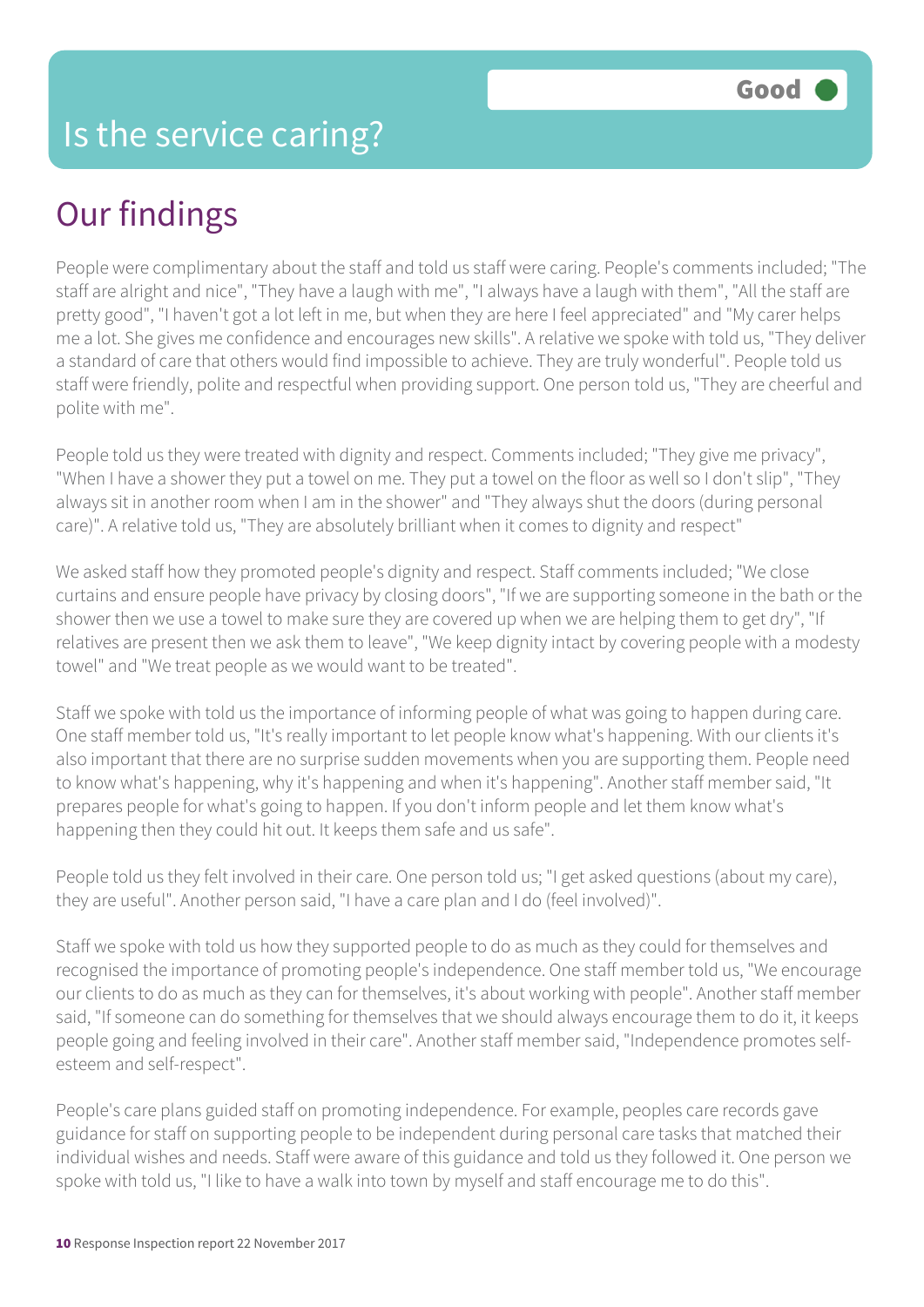The service ensured people's care plans and other personal information was kept confidential. People's information was stored securely at the office.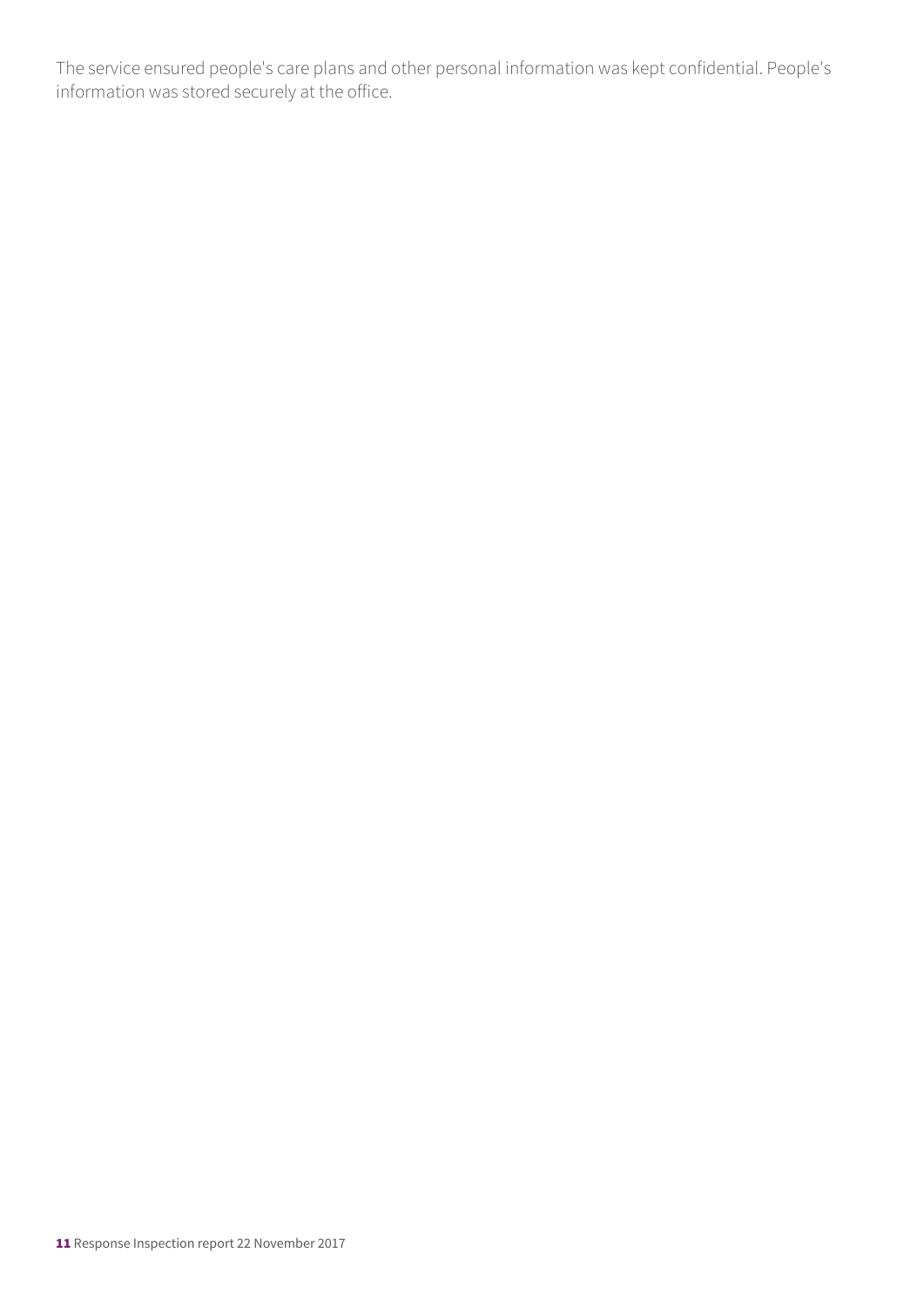#### Is the service responsive?

## Our findings

People's needs were assessed prior to accessing the service to ensure their needs could be met. People had been involved in their assessment. Care plans captured person specific information that included people's personal histories, personal care preferences, food preferences, cultural and spiritual needs, favourite pastimes and people who were important to them.

Staff we spoke with were knowledgeable about the person centred information within people's care records. For example, one member of staff we spoke with told us about how a person liked to spend their time and the importance of not doing certain things when they were supporting the person. Another staff member told us about a person's sleeping arrangements. The information shared with us by the staff members matched the information within peoples care records. One staff member told us, "We are always encouraged to read peoples care plans, it's really good".

People's care records contained detailed information about their health and social care needs. They reflected how each person wished to receive their care and gave guidance to staff on how best to support people. For example, one person's care records highlighted how they wished to have a decision respected surrounding personal care needs. We saw evidence that staff followed this guidance and revisited the person's decision during care plan reviews. Care records contained details of people's medical histories, allergies and on-going conditions. Care plans had been developed from the information people provided during the assessment process.

One person's care records highlighted that the person would displaying behaviours that may challenge others, if the person became unwell. This person's care records gave guidance to staff on what signs to look out for in the event of the person becoming unwell, this included guidance on which professionals should be contacted. We saw evidence and staff told us they followed this guidance.

People we spoke with told us their care was regularly reviewed by the service. One person we spoke with told us, "Yeah we go through things now and again".

People told us the service was responsive to their changing needs. One person we spoke with told us, "They have helped me get to hospital once or twice when I have needed to". A relative we spoke with told us, "They get in touch with the district nurses if they have any concerns".

We saw evidence of how the service responded to peoples changing needs. For example, one person's needs changed and as a result they were required to attend an appointment with a specialist healthcare professional. As a result the service changed the time of the care visit to match the person's needs. We also saw evidence of how the service supported the person to attend their appointment on time.

We saw evidence of the service responding to a person's needs following concerns that the person was not eating and drinking enough. As a result the service allocated more time for staff to support the person with their food shopping. As a result the person's wellbeing and quality of life improved.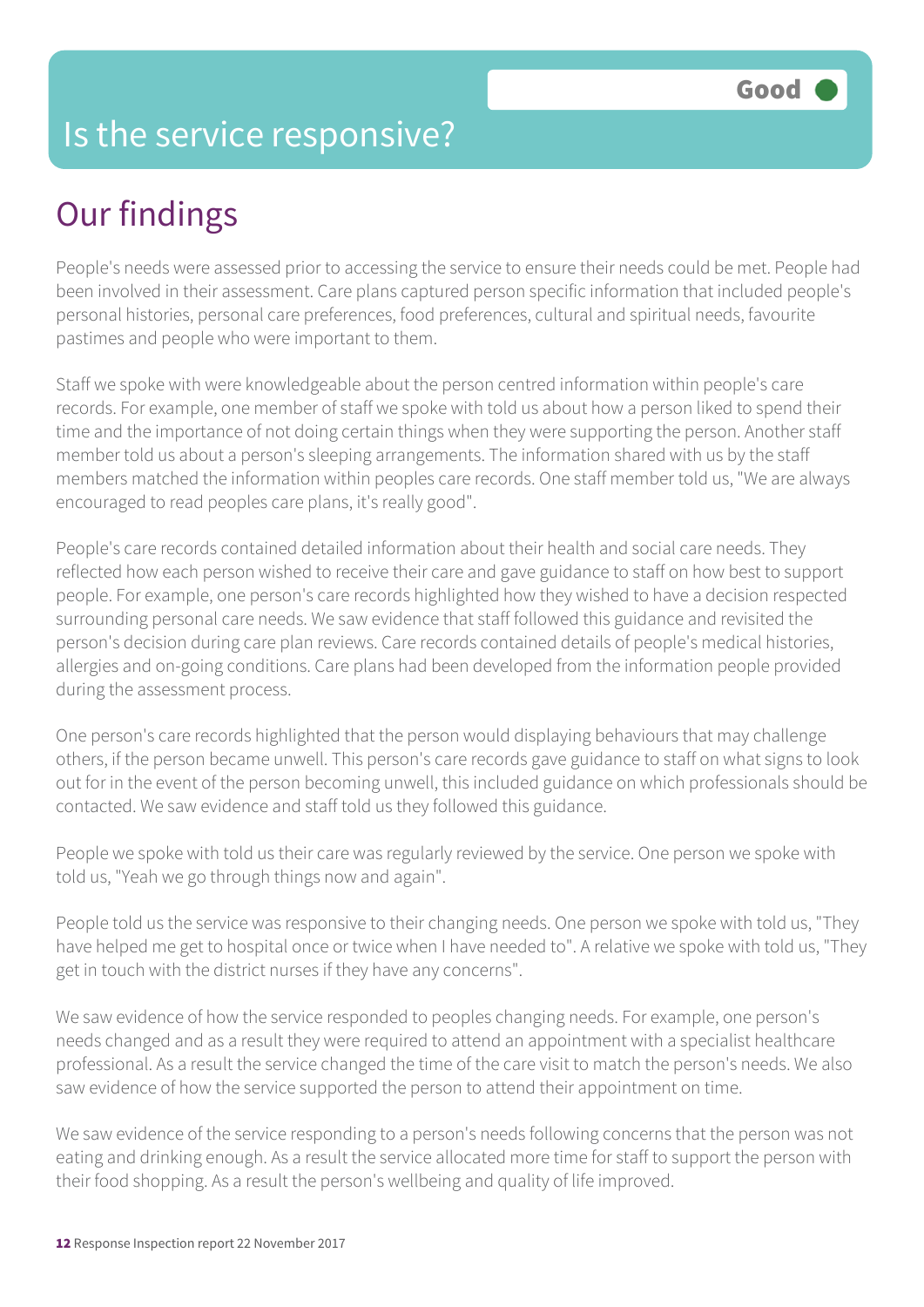The home sought people's views and opinions through satisfaction surveys. We noted that the results of the satisfaction surveys were positive. People we spoke with told us they felt confident in giving feedback on the service and that they would feel listened to. One person told us, "We get surveys, I find them useful".

Following the responses from satisfaction surveys the service wrote back to people individually thanking them for taking the time to complete the survey. Were people had highlighted areas were the service could improve the service included actions they were planning to take in the individual response letters. We saw evidence that actions were followed up and completed by the registered manager.

People knew how to raise concerns and were confident action would be taken. Records showed there had been 13 complaints since August 2016. We saw evidence that complaints had been dealt with in line with the provider's complaint procedure. One person we spoke with told us, "If I had a complaint I would just tell staff". A relative told us, "I have not complained. If I had to then I would ring the office first, but I have never rung the office because there is nothing to ever ring about".

As part of our inspection we wrote to health and social care professionals asking them for feedback about the quality of service Response (DCA) provided. The responses we received were positive. One professional we wrote to told us , I have worked closely with [registered manager] recently around one client in particular with (medical condition) who wanted to remain in their home, whereas, (significant others) wanted (The person to move). [Registered manager] worked really well with both the client, myself and (significant others) to ensure that not only was the client safe and risks were managed but everyone was reassured and wishes respected. This was a very difficult case to manage as we had to be creative around management of Risks. [Registered manager] and (their) team were proactive, clear, boundaried and professional throughout to the benefit of the client which meant (The clients individual needs were met).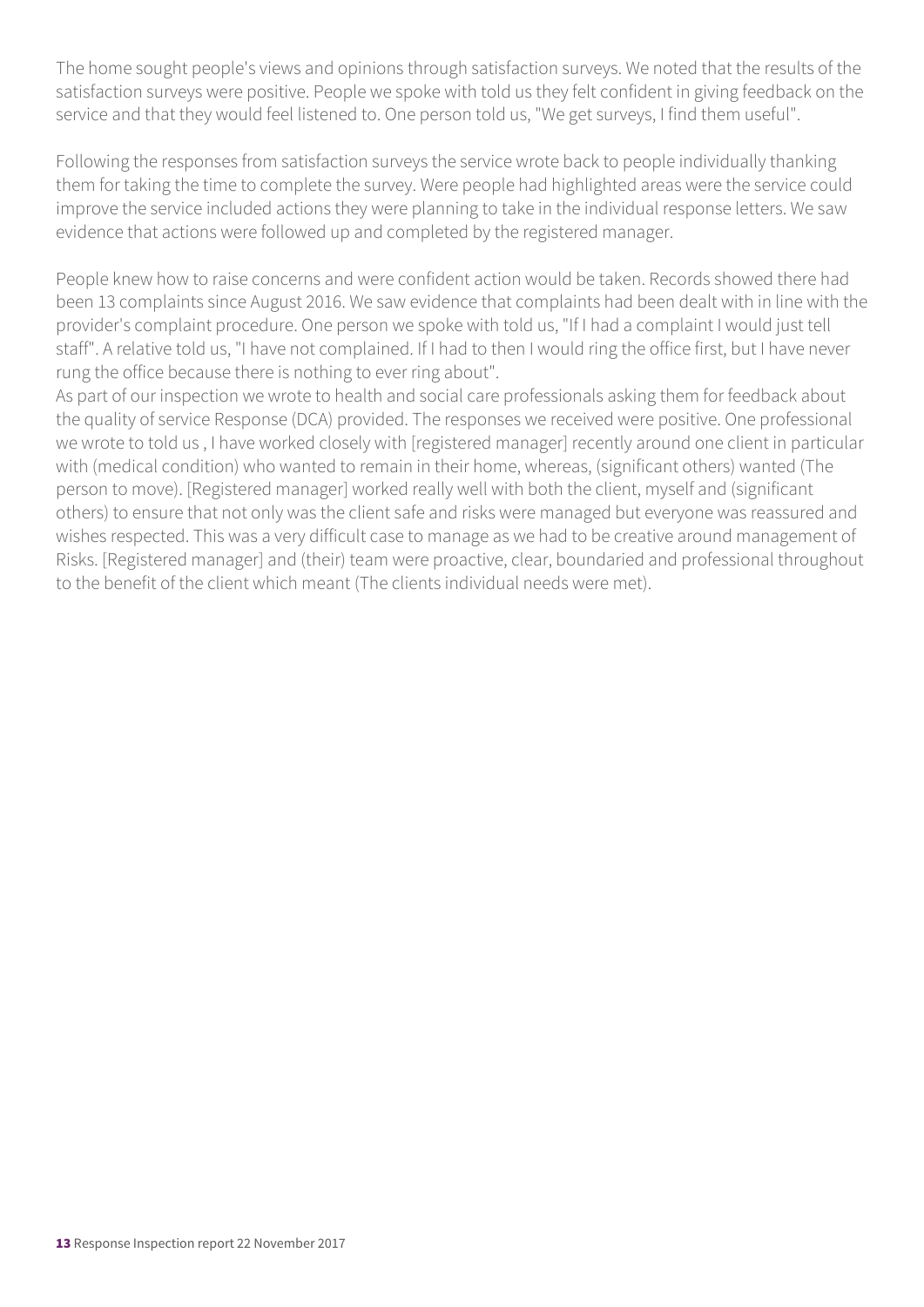## Our findings

Response (DCA) was formally known as A G Palmer House. When we last inspected A G Palmer house in December 2015 we identified a number of failings. As a result the service was rated as 'requires improvement'. There was a change in the service name and address in August 2016 and the service became Response (DCA). There had been no change to the director. However changes were made to the leadership team. This included a new registered manager, deputy manager and operations manager.

Staff we spoke with spoke positively about the changes. One member of staff told us "Since the change we have been constantly encouraged (by the leadership team) to ask questions and seek guidance". Another staff member said "We are million miles away from where we used to be. 100% things have changed for the better. I feel listened to and supported by everyone at the top".

Response (DCA) was exceptionally well managed. The service was very clear about its vision and the values, to deliver a high quality service to people, and these were communicated by all staff. We found the culture within the service to be extremely positive. It was evident that the provider and staff had a passion to provide exceptional care and people were at the centre of everything they did or planned to do.

The provider's values were displayed throughout the service. These were Caring, Safe, Creative and Aspirational. One staff member we spoke with was able to describe what these values meant for them and how they aligned the values to their day to day work. They told us, "We need to ensure we are providing the best care we can. Care is the forefront of what we do", "Safety is about ensuring risk assessments are up to date and regularly reviewed", "Creativity is about ensuring care is person centred" and "Aspirational for me includes inspiring people to be as independent as they can".

Without exception all staff held the registered manager in high regard. Comments included; "She is great, she is very supportive", "[Registered manager] is great when it comes to support", "[Registered manager] is absolutely fantastic. She always says no idea is a stupid idea" and "[Registered manager] is really supportive you can go to her with any questions". The provider told us, "Other managers in the organisation always say, we have so much to learn from [registered manager]".

Staff told us they were well looked after and understood their roles and appreciated what was expected from them. Comments included: "I really enjoy working here. I find it rewarding", "I really enjoy my job, as much as it helps our clients to have a better quality of life it is also rewarding, knowing that someone is happy and you have made a difference" and "I do this job because of the stigmas attached to mental health. Working for Response enables me to tackle and break those stigmas".

We saw evidence of how the new management team at Response DCA were driven by quality. For example, the provider and registered manager had identified that there was a lot of pressure on both staff and the service, due to the size of the geographical area that it was providing care to. As a result they made the decision to reduce the area in which the service was operating. The provider told us, "We decided to scale down the size of the service so we could really focus on getting things right". The registered manager told us,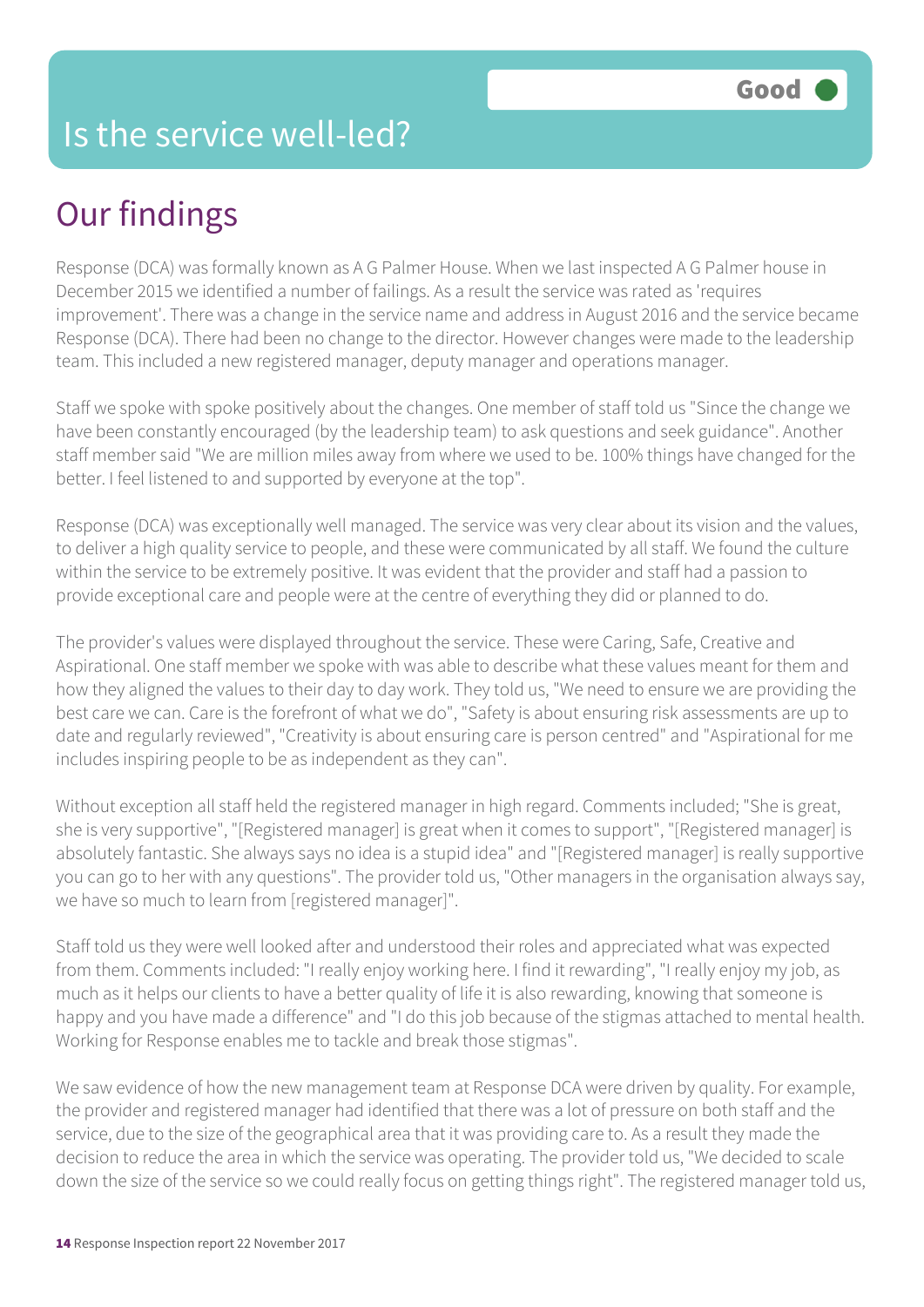"We were under so much pressure because of the locations of the care packages being dispensed all over the county. As these care packages have ceased we have not taken any more in those areas", "It has reduced the amount of travel time and the pressure that was on the staff. If you have happy staff then they are happy to pick up extra when needed". A staff member we spoke with told us, "We don't feel under pressure like we used to". Another staff member said, "Rotas have definitely improved".

Since the change the provider had introduced team building days to discuss how to improve the quality of the service that was provided. The provider told us, "We use them to explore and refocus on our mission. We had to ask ourselves can we do this to the best of our abilities. There has been some very honest and open conversations. [Registered manager] has really helped to transform this service" and "We identified the need for stronger managerial oversight". Staff spoke positively about the team building days. One member of staff told us, "I found it very interesting it gave us an opportunity to talk freely about where we were and where we wanted to be". Another staff member told us, "It gave us the direction we needed. It's all about continuously improving".

Staff told us they were extremely happy in their work, were motivated and had confidence in the way the provider supported them. Staff told us, "They have really supported me in identifying progression routes within the organisation", "If you are keen and willing to learn, then they will bend over backwards to support you" and "All of the managers are incredibly perfect and supportive. This company is the best it has ever been".

There was a positive and open culture in the office and the registered manager and provider were available and approachable. Staff who visited the office spoke with the registered manager and provider in an open and trusting manner. There was a culture of mutual respect and shared values. For example, the registered manager told us, "I am so proud of (the staff team). I am proud because I have witnessed the journey that they have been on. It is evident in what they do that they are passionate about what they do and why they do it. I am very lucky to have a team like this".

The registered manager and provider were continually looking to improve the safety and quality of the service. For example, the registered manager had introduced an additional system to ensure that people, who were not in when staff arrived to carry out the visit, were safe and well. This included the use of calling cards which gave information about the care visit and contact numbers for the office. Their calling card stated 'We need to know if you are safe and well'. The registered manager told us, "If we have concerns then we have a look around the outside of the house to make sure people are safe and then leave a card". A staff member told us, "If it is out of character and we have concerns then we contact social services".

The provider and registered manager regularly completed multiple auditing systems and acted swiftly to address any identified issues. They had remarkable oversight of care provision, service quality and everyone's safety. This enabled the service to continuously improve and make immediate referrals to partnership agencies. For example, the registered manager had also introduced a system called 'Cause for concern'. This was used to capture information that did not meet the provider's incident recording criteria but was felt necessary to capture and record. The information obtained through the cause for concern system was then analysed by the registered manager and staff to look at patterns of behaviour for people using the service. This was then used to support referrals to specialist healthcare workers. For example, we saw evidence that following a number of concerns surrounding a change in one person's mood the service made an appropriate referral to a specialist healthcare professional. The outcome of this resulted in the person receiving a review of their care. This had a positive impact on the person's quality of life. We spoke with the registered manager about the new system and they told us, "We identified that we needed the cause for concern system for instances that did not quite meet the threshold of an incident but was